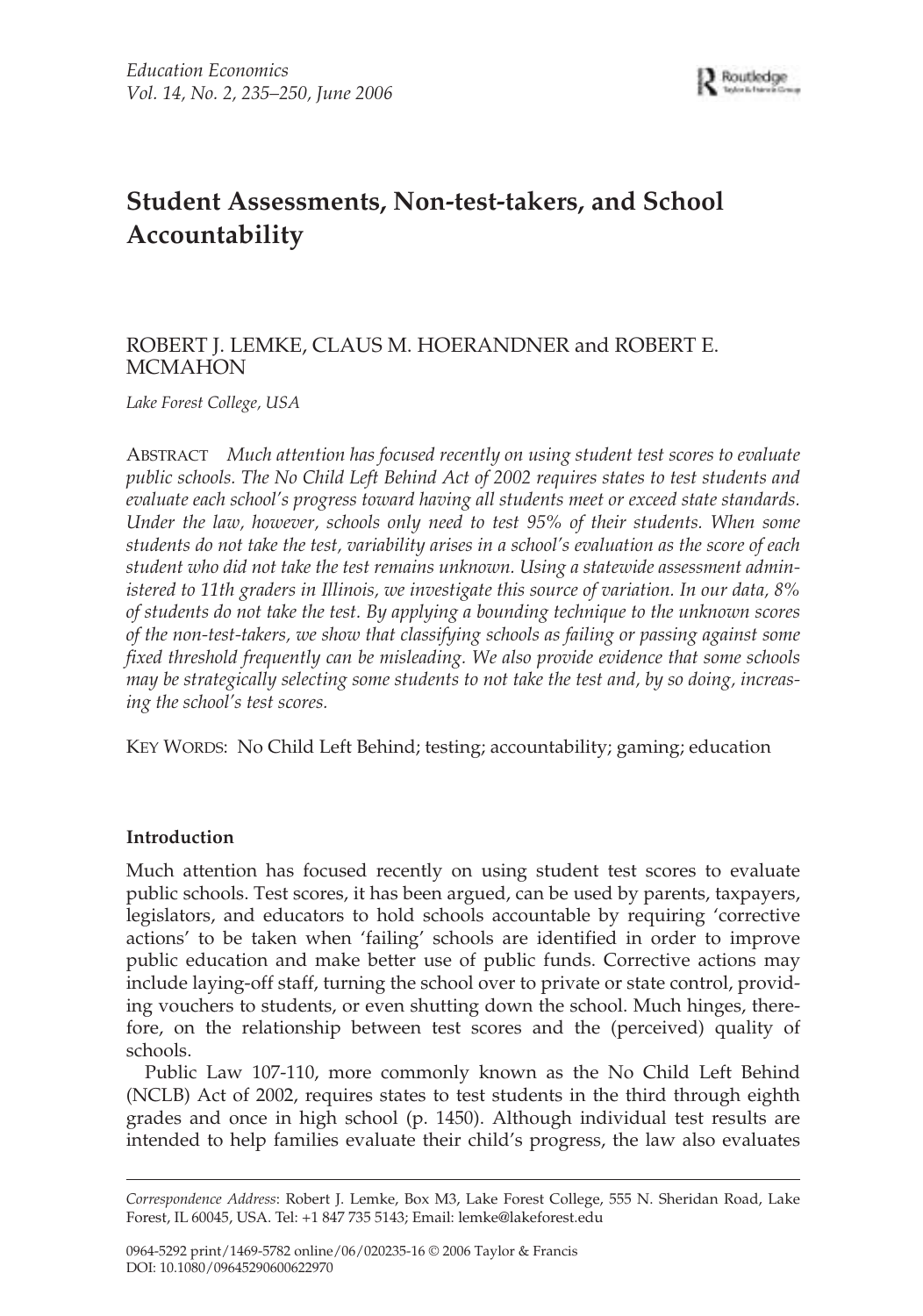schools. NCLB requires districts to produce annual local report cards for each school, specifying average student performance on state assessments. Under NCLB, by the 2013–14 academic year 'all students … will meet or exceed the state's proficient level of academic achievement' (pp. 1447–1448). Moreover, not only must schools demonstrate substantial improvement each year, but progress must be demonstrated separately for 'economically disadvantaged students, students from major racial and ethnic groups, students with disabilities, and students with limited English proficiency' (pp. 1446–1447).

As is common with federal mandates aimed at accountability, there are some caveats.<sup>1</sup> Not only do states set their own standards (subject to a federal approval process), $2$  but schools can also administer different tests to different groups of students (e.g., to the disabled). Moreover, NCLB does not, in fact, require schools to test all of their students: '… for a school to make adequate yearly progress, … not less than 95 percent of each group of students … who are enrolled in the school are required to take the assessments' (p. 1448).

Under NCLB, whether a school is deemed to be making adequate yearly progress depends on the percentage of its students who meet or exceed state standards of proficiency. When some students do not take the test, however, variability arises in each school's evaluation as the scores of those students remain unknown.3 As NCLB ties substantial rewards and severe punishments to test outcomes, this variability in test scores may lead to an unequal treatment of schools. Moreover, because of the overwhelming importance of test scores, teachers and school administrators may be tempted to 'game the system' in order to increase the scores of their students. There are many ways to game this system. Students could be held back a grade to postpone testing. Rules could be relaxed to encourage the weakest students to drop out of school. Borderline students could be reassigned to be tested with the learning disabled or with those students classified as having limited English proficiency. A well-rounded curriculum could be substituted for a narrow curriculum that teaches to the test. Or teachers and administrators may simply provide the answers to the students.<sup>4</sup>

The purpose of this paper is to determine the ability of test scores to accurately classify and compare schools when not all students are tested with the primary assessment. We also investigate whether schools appear to be gaming the system by allowing their worst students to not be tested or to be tested using a modified assessment.

We use school-level data from May 2002 in Illinois. A particularly attractive feature of the data is that each school reports in May the number of its students who are subject to state testing and the number who were actually tested. This allows for an accurate measure of the number of students who were not tested. Comparatively, other data sets typically provide fall enrollments and spring test numbers.

In May 2002, 8% of 11th graders in Illinois did not take the state's primary high school assessment. By applying a bounding technique to the unknown scores of the non-test-takers, we show that classifying schools as 'failing' or 'passing' against some fixed threshold can frequently be misleading. For example, if the standard for a school to pass is that at least 60% of its students meet or exceed Illinois standards, then 194 of our 573 schools would pass if non-test-takers are ignored, as is standard procedure under NCLB. On the other hand, 36 of these 194 schools—almost one in five—would have failed if their non-test-takers had all taken and failed the test, while 41 failing schools would have passed the standard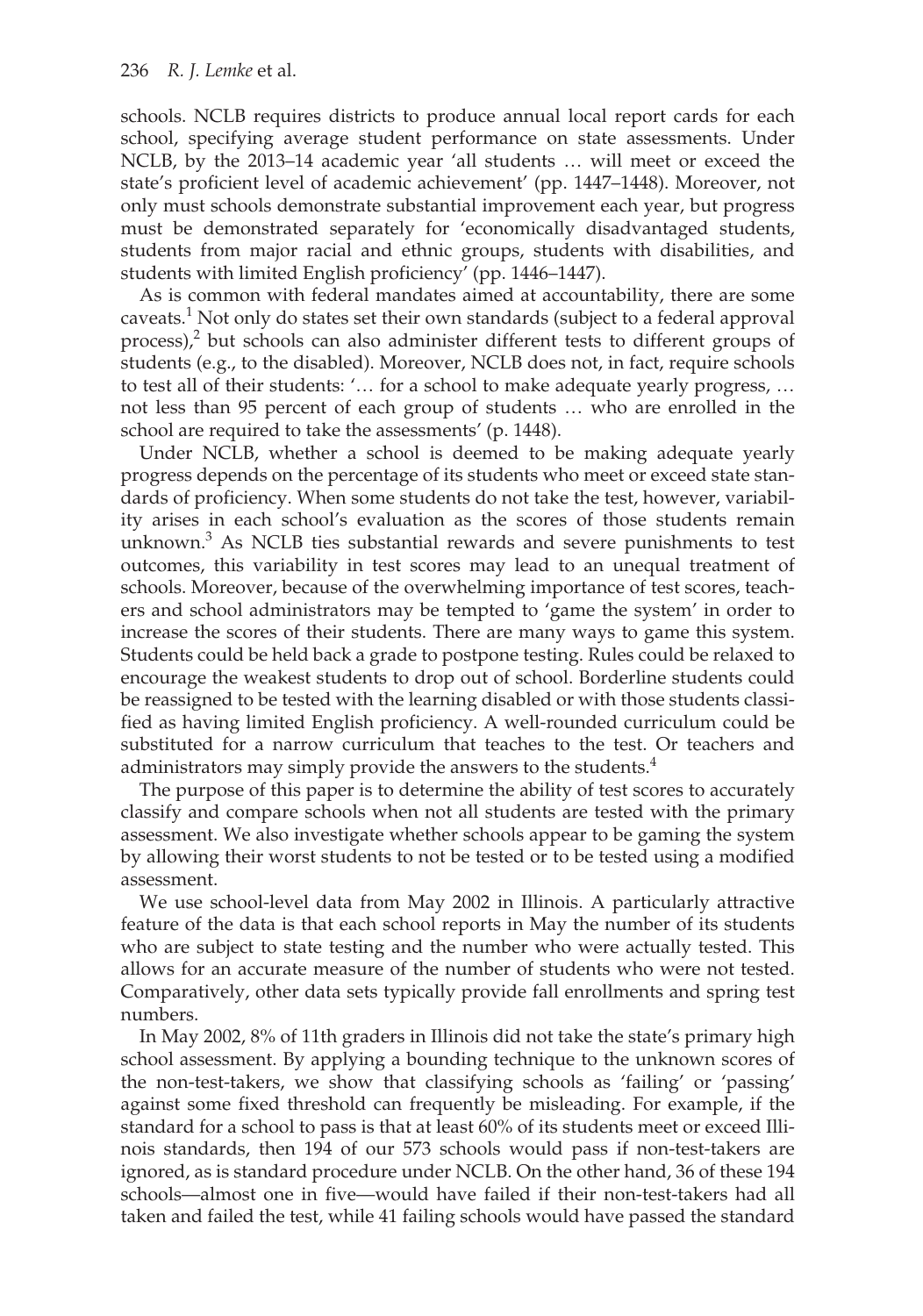if all of their non-test-takers had taken and passed the test. We also use school level regressions to demonstrate that schools may be selecting some of their students to not take the state's primary assessment in order to increase their pass rates.

In the next section we discuss some of the institutional features of NCLB and testing in Illinois high schools. The data are introduced in the third section, while the results concerning the classification of schools as passing versus failing depending on the treatment of those students who do not take the primary assessment are presented in the following section. Regression analysis is used in the fifth section to provide evidence that schools might be gaming the system in order to increase test scores. A discussion of the results and policy implications is offered in the final section.

#### **NCLB and the Prairie State Achievement Examination**

NCLB was signed into law by President Bush on 8 January 2002. This action was a continued response to the 1983 *A Nation at Risk* report, which documented large gaps in the academic achievement levels of students across socio-economic and racial/ethnic backgrounds. A cornerstone of NCLB requires all students by the 2013–14 academic year to meet or exceed state proficiency standards approved by the US Department of Education. In theory, once all students meet or exceed the standards, the gaps in minimum acceptable achievement standards across different groups of students will be eliminated. Under NCLB, all states were also required to submit a proposal to the US Department of Education specifying their plans for testing students and documenting their standards, annual improvement goals, and plans for spending federal funds on improving overall student achievement. Similar to 1996 welfare reform, NCLB increased funding to states in exchange for accountability. In order for a school to demonstrate adequate yearly progress, it must demonstrate overall improvement as well as yearly improvement separately by student race, ethnicity, disability, English ability, and economic status. Each state plan must also include a series of corrective actions to be undertaken when a school or district fails to meet its annual improvement goals.

At the time NCLB became law, many of its goals and requirements were already present in Illinois. The state of Illinois has been measuring student progress with standardized tests since the early 1980s, and continues to do so in Grades 3–8 with the Illinois Standards Achievement Test (ISAT) and in Grade 11 with the Prairie State Achievement Examination (PSAE). Also in accordance with NCLB, each public school district in Illinois uses its ISAT and PSAE scores to publish annual school report cards. Illinois also has in place a detailed six-year plan for improving under-performing schools, which, among other things, includes provisions for 'deferring programmatic funds or reducing administrative funds, implementing a new curriculum (with professional development), replacing personnel, establishing alternative governance arrangements, appointing a receiver or trustee to administer the district in place of the superintendent and school board, or abolishing or restructuring the school district. The state may also authorize students to transfer to higher performing public schools operated by another school district … [or create] a charter school' (Illinois State Board of Education [ISBE], pp. 6–7, 2002).

Illinois makes special provisions for students with disabilities and for students with limited English proficiency. Each disabled student is enrolled in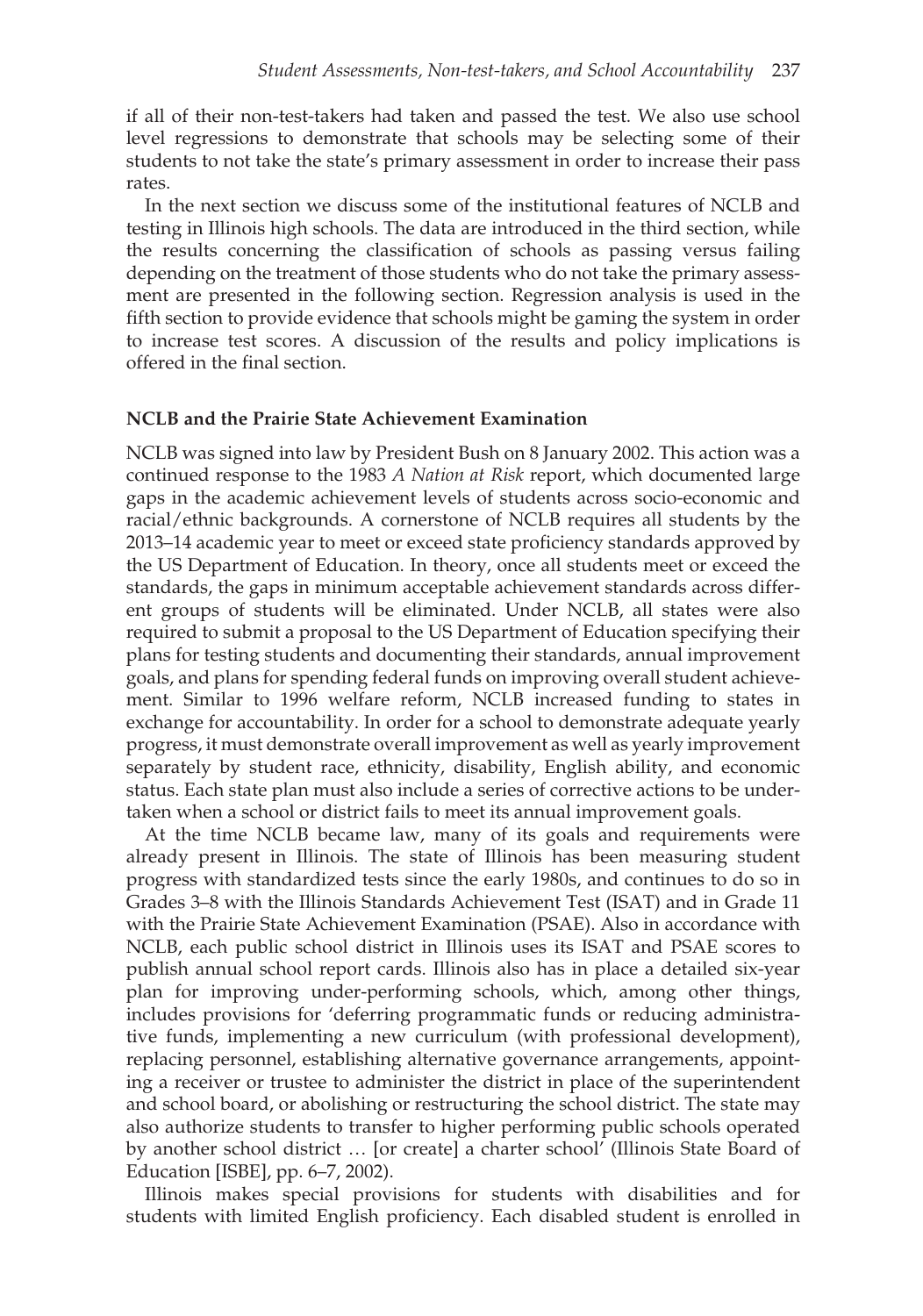an Individualized Education Program (IEP) and taught according to Illinois learning standards but possibly without a grade level, depending on the severity of the disability. Because such a student is not associated with a grade level, the student's IEP team (education experts, teachers, administrators, and parents) decides at what level the student will be tested and whether the student will take the standard assessment (ISAT or PSAE) or a modified assessment, namely the Illinois Alternate Assessment (IAA). Similarly, the language and academic skills of students with limited English proficiency are measured not with the ISAT or the PSAE, but with another modified assessment called the Illinois Measure of Annual Growth in English Examination (IMAGE).<sup>5</sup>

## **The Data**

Every school district in Illinois must provide the ISBE with its underlying data from which annual local area report cards are generated. Some variation of these data is then made available to the public. In addition to student demographics and school and staffing characteristics, the 2001–02 school-level data reports May 2002 test scores along with some information about the number of students who were tested.<sup>6</sup> It is the only year for which the ISBE reports the necessary detailed information on the number of test-takers. As we are interested in studying the effect that not taking the primary state assessment has on the evaluation of schools, we must know the number of students who are designated by the state to take the test and the actual number of test-takers. A particularly attractive feature of these data is that schools are asked in May to report both enrollment and test data. This is far superior to using a data set that contains fall enrollments and May tests as it avoids needing to make heroic assumptions concerning student mobility during the school year. Specifically, every school reports its May 2002 Grade 11 enrollment, PSAE scores, the percentage of students who were not tested with any state assessment (including the IAA and IMAGE), and the total number of PSAE tests that were scored.7 Thus, each school's May Grade 11 enrollment reflects the number of students designated by the state to take the PSAE, and the number of PSAE tests scored reflects the actual number of students tested. Unfortunately, the number of scored PSAE tests is not reported for other years. This prevents us from carrying out time series analysis or including school fixed-effects.

As the PSAE is given only to 11th graders, our unit of analysis is a high school. Table 1 provides the descriptive statistics for our final set of 573 high schools.<sup>8</sup> The mean and standard deviation of each variable are reported twice, first when the school is the unit of observation and again when the data are weighted by the number of students. For example, the average school had about 52.5% of its tested 11th graders pass the PSAE, whereas about 53.6% of all 11th graders who took the PSAE in May 2002 actually passed it.<sup>9</sup> Pass rates from May 2001 were about the same.

The next four rows of Table 1 report descriptive statistics concerning test-takers versus non-test-takers. Almost 92% of all 11th graders took the PSAE, leaving about 8% of such students who did not take the state's primary assessment. Of the roughly 8% of students who failed to take the PSAE, some avoided all state assessments (5.9 of the 8 percentage points) while the remainder were tested with an alternative state assessment (2.1 of the 8 percentage points).

A brief comment on how the percentage of test-takers was calculated is warranted. Each school reported how many students were subject to standardized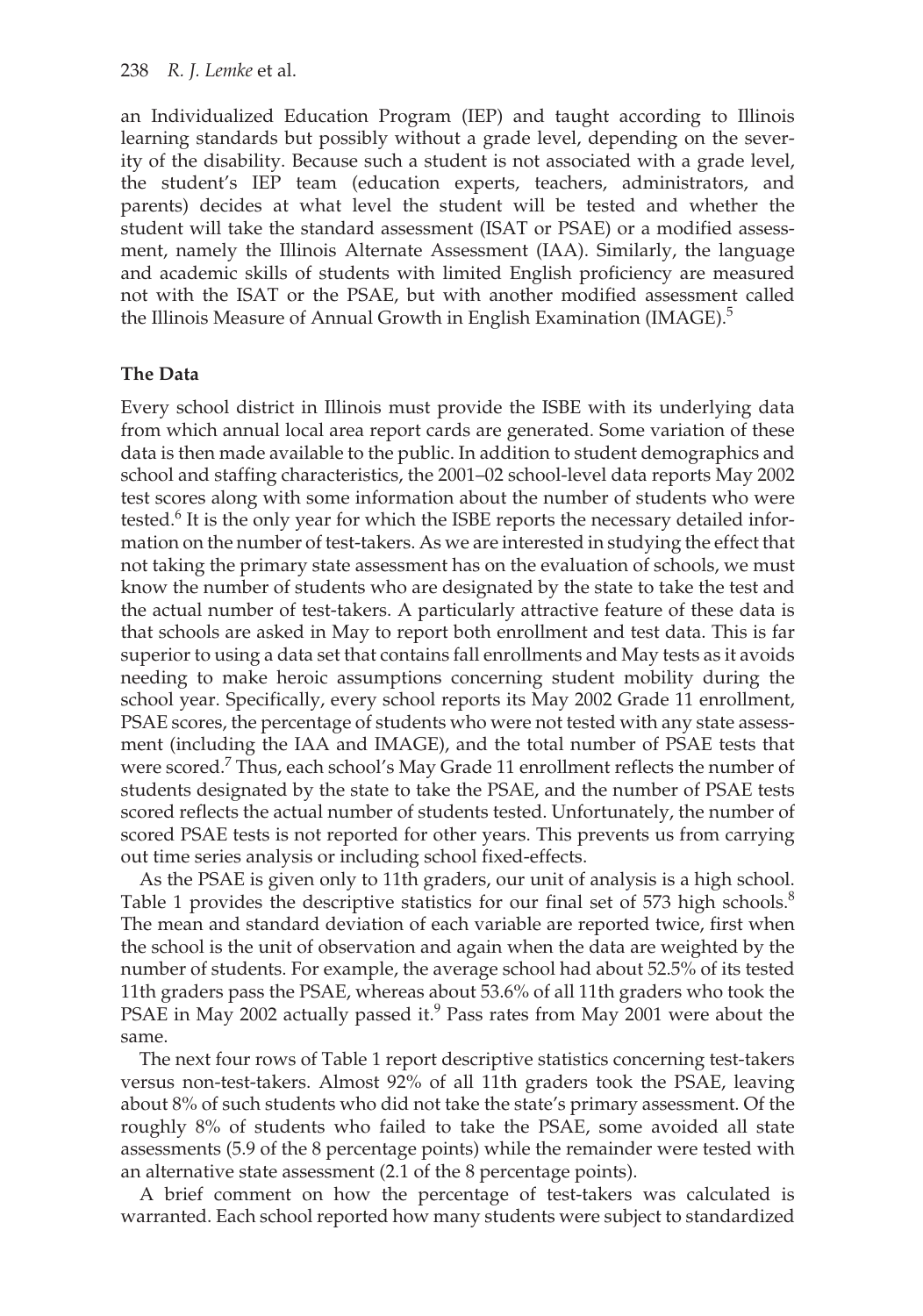|                                                                     | Weighted by<br>school |                       |        | Weighted by<br>student |                |                 |
|---------------------------------------------------------------------|-----------------------|-----------------------|--------|------------------------|----------------|-----------------|
|                                                                     | Mean                  | Standard<br>deviation | Mean   | Standard<br>deviation  |                | Minimum Maximum |
| Percentage who passed the PSAE<br>in May 2002                       | 52.513                | 16.798                | 53.557 | 19.803                 | 4.3            | 90              |
| Percentage who passed the PSAE<br>in May 2001                       | 52.440                | 17.083                | 53.252 | 19.823                 | 3.1            | 89.5            |
| Percentage of 11th graders who<br>took the PSAE in May 2002         | 94.164                | 7.542                 | 91.957 | 8.171                  | 45.0           | 100             |
| Percentage of 11th graders who<br>did not take the PSAE in May 2002 | 5.836                 | 7.542                 | 8.043  | 8.171                  | $\theta$       | 55.0            |
| Percentage who were not tested in<br>May 2002                       | 4.493                 | 6.592                 | 5.913  | 6.890                  | $\theta$       | 46.8            |
| Percentage who took an<br>alternative assessment in May<br>2002     | 1.343                 | 2.562                 | 2.131  | 3.284                  | $\overline{0}$ | 24.1            |
| Percentage of students who are<br>white                             | 79.030                | 31.019                | 66.649 | 32.761                 | $\theta$       | 100             |
| Percentage of students who are<br>black                             | 12.039                | 25.511                | 16.582 | 27.078                 | $\theta$       | 100             |
| Percentage of students who are<br>Hispanic                          | 6.922                 | 15.046                | 12.815 | 20.150                 | $\theta$       | 97.5            |
| Percentage of students from low<br>income households                | 24.592                | 24.135                | 26.327 | 27.594                 | 0.3            | 100             |
| School enrollment                                                   | 916.0                 | 837.5                 | 1680.4 | 909.3                  | 19             | 4 2 3 5         |
| Annual mobility rate                                                | 30.055                | 24.027                | 30.559 | 28.126                 | 0.7            | 96.5            |
| Chronic truancy rate                                                | 3.497                 | 5.881                 | 3.572  | 5.820                  | $\overline{0}$ | 62.3            |
| Inner-city school                                                   | 0.208                 | 0.406                 | 0.322  | 0.468                  | 0              | 1               |
| Suburban school                                                     | 0.611                 | 0.488                 | 0.623  | 0.485                  | $\overline{0}$ | 1               |
| Rural school                                                        | 0.182                 | 0.386                 | 0.056  | 0.230                  | $\theta$       | 1               |
| Years of experience for the average<br>teacher (district)           | 15.075                | 2.175                 | 14.759 | 2.204                  | 6.6            | 21.6            |
| Percentage of teachers with at least<br>a Masters degree (district) | 40.939                | 18.061                | 52.419 | 16.525                 | 4.9            | 82.9            |
| Number of high schools in the<br>district                           | 6.913                 | 16.686                | 9.940  | 19.606                 | $\mathbf{1}$   | 57              |
| School is in a High School district                                 | 0.244                 | 0.430                 | 0.419  | 0.494                  | $\theta$       | 1               |
| Average teacher salary (district)                                   | 47 388                | 11717                 | 55 212 | 12 2 39                | 28 689         | 87 677          |
| Average administrator salary<br>(district)                          | 82 541                | 15 970                | 92463  | 16 307                 | 46 575         | 133 609         |

**Table 1.** Descriptive statistics: Illinois High Schools 2001–02 school year

*Source*: Illinois State Board of Education. Number of observations = 573. With reference to standardized tests, a student is defined as passing the test if he/she meets or exceeds the state standards for the test. Schools not in a high school district are in unit districts that encompass K–12 grade levels.

testing in May 2002, the percentage of such students who failed to be tested, and the number of students who took the PSAE.10 Using the percentage of students not tested and the total number who were subject to state testing allows for the number of students who were not tested with any assessment to be calculated. The number of students who were tested by an alternative assessment is then simply the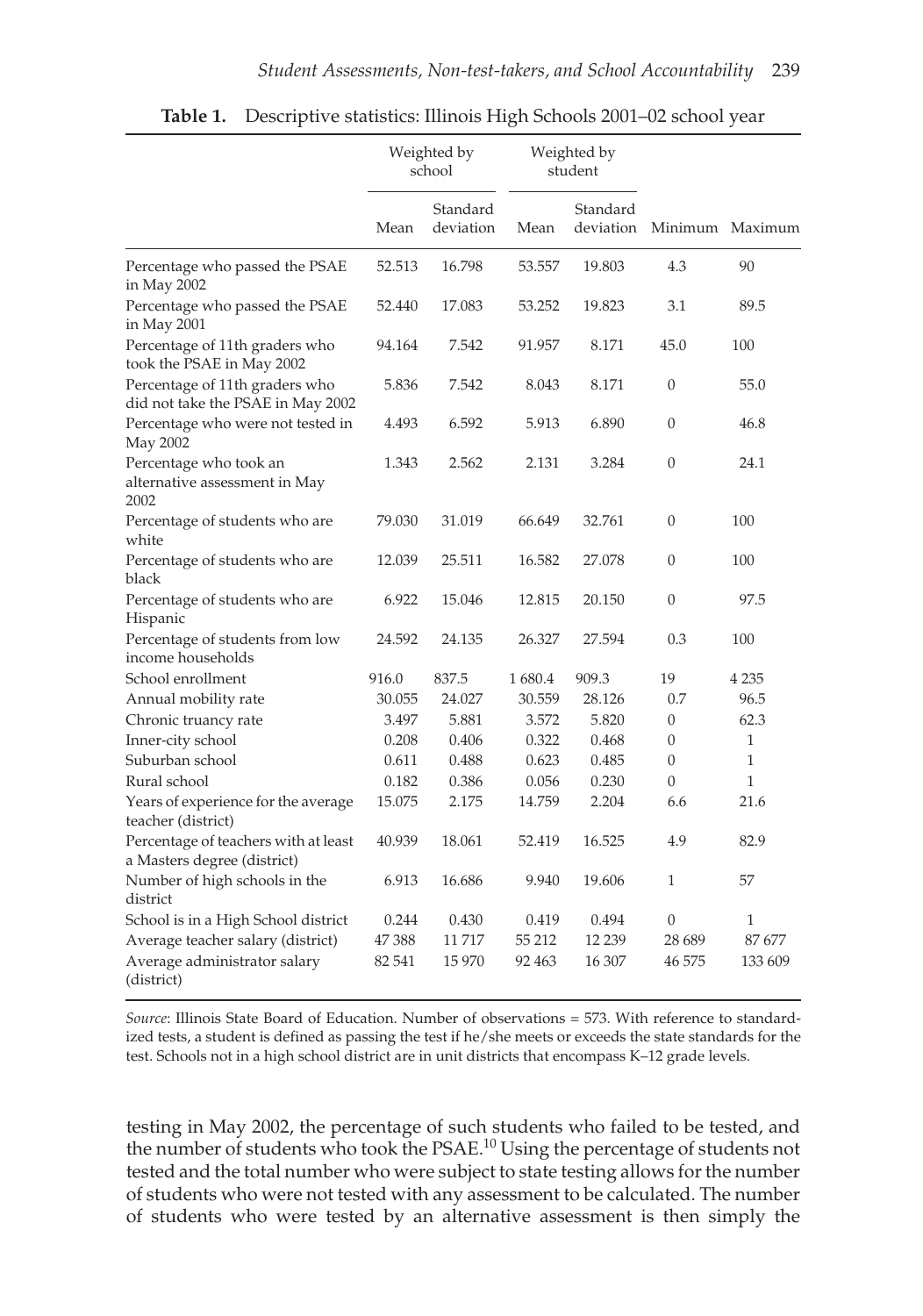difference between the total number of students subject to testing and the number of students who took the PSAE or did not take any test. Of the 573 schools, 153 report all of their students took the PSAE. In another 164 schools, the percentage of students who were not tested by any assessment explained the entire gap between the number of students subject to testing and the number of PSAE testtakers. Thus, 153 schools (26.7% of the sample) are associated with 100% of its 11th graders taking the PSAE, and 317 schools (55.3% of the sample) are associated with no students taking an alternative assessment.

The remaining rows of Table 1 present school characteristics. The variables listed in the last six rows of Table 1 are reported by the ISBE at the district level rather than the school level. $^{11}$ 

#### **The Effect of Non-test-takers on School Pass Rates**

As mentioned in the previous section, the number of 11th graders who did not take the PSAE in May 2002 is not trivial. On average, 80 out of every 1000 11th graders did not take the test. This statistic, however, masks a great disparity across schools. All 11th graders took the PSAE in 153 of our 573 high schools, while over 9% of 11th graders did not take the test in the remaining  $420$  schools.<sup>12</sup>

In order to examine whether students who do not take the primary assessment (those we call non-test-takers) have a substantial effect on the classification of schools as passing or failing, we undertake a bounds analysis.<sup>13</sup> We start by considering the number of schools that would be reclassified under the most extreme assumptions possible—namely, assuming that all non-test-takers would have failed had they taken the test versus assuming that all non-test-takers would have passed had they taken the test. Table 2 presents these results.<sup>14</sup>

The first column of Table 2 gives the classification requirement so that in the third row a school passes the state standard if at least 60% of its students pass the PSAE. The third column in Table 2 reports the number of schools that pass when, as is standard practice, non-test-takers are ignored from the calculation of a school's pass rate. In row three, for example, only 194 of the 573 schools (33.9%) would pass a state bar set at 60% assuming there is no self-selection among the non-test-takers.

| School passes if at<br>least this percentage<br>of students passes<br>the PSAE | Number of schools<br>that would pass if<br>all non-test-takers<br>are assumed to not<br>pass the PSAE | Number of passing<br>schools when non-<br>test-takers are<br>ignored | Number of schools<br>that would pass if<br>all non-test-takers<br>are assumed to<br>pass the PSAE | Fraction of all<br>schools for which<br>assumptions on<br>non-test-takers<br>matter |
|--------------------------------------------------------------------------------|-------------------------------------------------------------------------------------------------------|----------------------------------------------------------------------|---------------------------------------------------------------------------------------------------|-------------------------------------------------------------------------------------|
| 40%                                                                            | 467                                                                                                   | 479                                                                  | 505                                                                                               | 0.0663(0.0104)                                                                      |
| 50%                                                                            | 349                                                                                                   | 385                                                                  | 418                                                                                               | 0.1204(0.0136)                                                                      |
| 60%                                                                            | 158                                                                                                   | 194                                                                  | 235                                                                                               | 0.1344(0.0142)                                                                      |
| 70%                                                                            | 34                                                                                                    | 58                                                                   | 75                                                                                                | 0.0716(0.0108)                                                                      |

**Table 2.** Passing versus failing schools: accounting for the non-test-takers

*Note:* The May 2002 PSAE test scores from 573 high schools are considered. Of these, 153 (26.7%) report that all of their 11th graders took the test, and therefore cannot be reclassified as passing or failing depending on the treatment of non-test-takers. The fraction of schools for which the assumptions matter is statistically significant at all conventional significance levels. (The appropriate standard error is reported in parentheses in the fifth column.)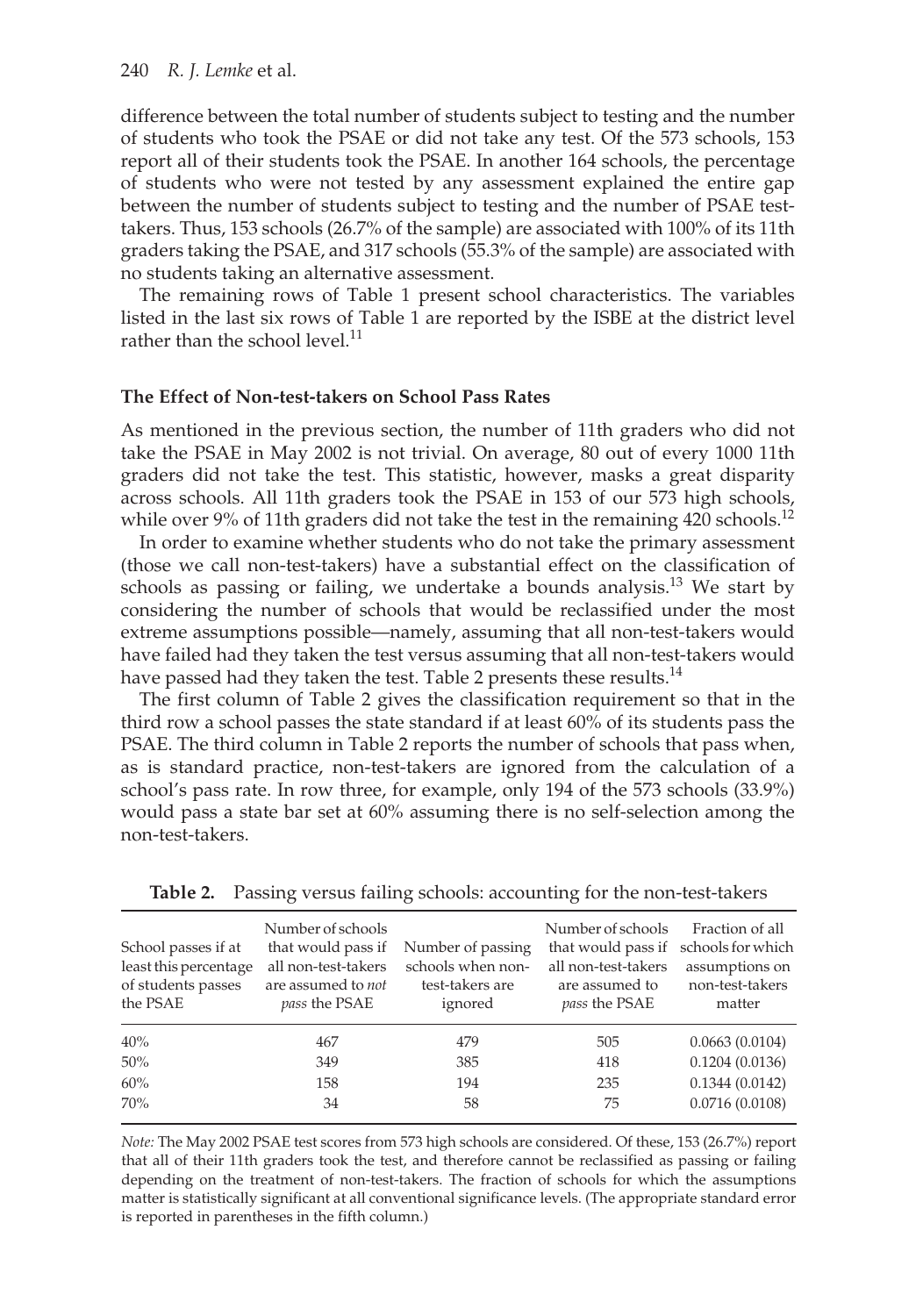The second and fourth columns of Table 2, in contrast, show the worst and best classification of schools given the unknown scores of the non-test-takers. Assume, for example, that everyone who did not take the PSAE would have failed had they taken it. These hypothetical failing scores can then be used to recalculate each school's pass rate, which necessarily (weakly) reduces the number of passing schools. At the other extreme, assume everyone who did not take the PSAE would have passed had they taken it. These hypothetical passing scores can then be used to recalculate each school's pass rate, which necessarily (weakly) increases the number of passing schools.<sup>15</sup>

When the state bar for passing is set at 60%, 194 schools pass by having at least 60% of their students who take the PSAE pass it. If, however, non-testtakers are assumed to fail, then only 158 schools pass. Thus, the worst possible assumption reclassifies almost one in every five previously passing schools as now failing. At the other extreme, 235 schools pass if non-test-takers are assumed to pass. In total, 77 schools, or 13.4% of the entire sample, are affected by the assumptions of the abilities of the non-test-takers. Recall, however, that 153 schools reported 100% testing and therefore cannot be affected (in either direction) by the assumptions concerning non-test-takers. In this light, the 77 affected schools represent over 18% of the possibly affected 420 schools. Similarly, 69 schools are affected when the bar for passing is set at 50%. In this case, 385 schools pass when non-test-takers are ignored, but only 351 pass if non-testtakers are assumed to fail while 418 schools pass if non-test-takers are assumed to pass. Although the percentage of schools affected by the treatment of nontest-takers is greatest when the bar is set at 50–60%, many schools are also affected at a bar of 40% or 70%. If, as required by NCLB, the classification of schools by test scores is used for policy prescriptions such as funding, invoking a voucher system, laying-off staff, and so on, the existence and potentially unequal treatment of non-test-takers might lead to an unequal treatment of schools based not on successful teaching (or even testing ability) but on possibly manipulable student behavior towards test taking.

According to Table 2, the classification of about 7–13% of the schools is sensitive to the assumptions on non-test-takers when the bar for passing is set anywhere between 40% and 70%. It is important to note, however, that this is not the result of 7–13% of the population of schools having extremely high rates of not taking the test (and therefore being sensitive to the assumptions at all thresholds), but rather it comes about because many schools are sensitive to the assumptions at some threshold. In fact, almost 82% of the schools have fewer than 10% of their 11th graders not take the PSAE.

It is also of interest to know how susceptible school classifications would be to administrators gaming the system by encouraging up to 5% of its worst students to not take the test. Suppose every school that does not currently have at least 5% of its 11th graders not take the PSAE starts to encourage 5% of its worst students to not take the test. This will falsely increase the school's reported pass rate. Under this hypothetical change, and assuming the bar is set at 60%, 228 schools pass as compared with 194 passing schools in Table 2. Thus, 34 schools could increase their pass rate from somewhere less than 60% to somewhere more than 60% simply by having a small portion of its 'bad' students not take the PSAE. In this case, almost 22% of schools would be sensitive to the treatment of non-testtakers, which is almost 65% more than the 13.4% of schools that were sensitive to the treatment of non-test-takers at the same bar in Table 2.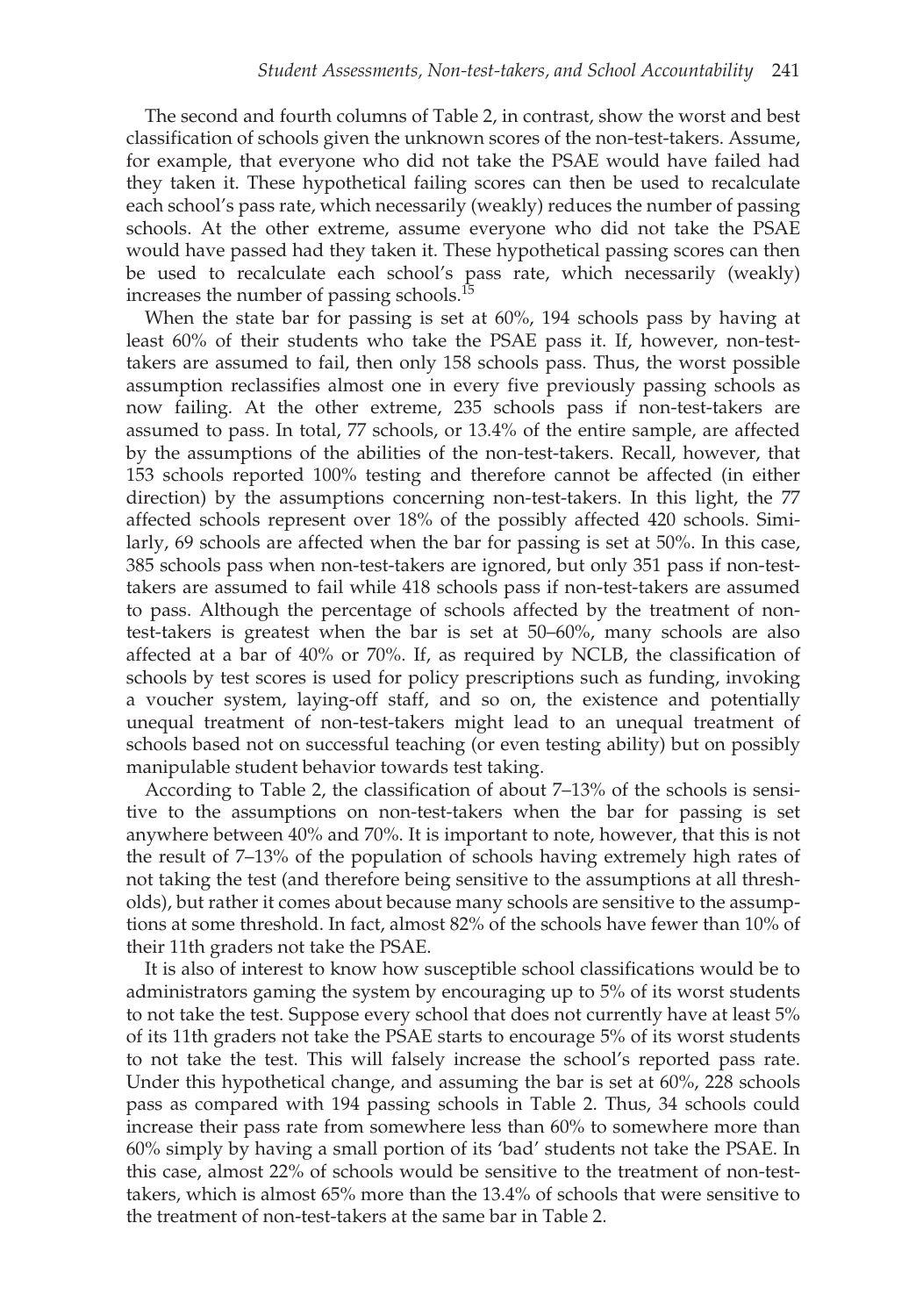#### **Gaming the System**

In the previous section, we showed that the classification of schools as passing versus failing is sensitive to the treatment of those students who do not take the primary assessment. In this section, we further investigate whether schools might be gaming the system by having their weakest students not take the PSAE. There are two ways in which our data could reveal gaming. First, we would expect schools with the most to gain to be the most willing to game the system. Therefore, we investigate whether schools with lower pass rates in May 2001 have a greater fraction of its 11th graders not take the PSAE in the following year. Second, if a school is successful in having some of its worst students not take the PSAE, this should reveal itself in a higher pass rate. Thus, we investigate whether schools with higher rates of not taking the test achieve higher pass rates than comparable schools. Moreover, we are also in a position to further dissect the means by which schools might be gaming—namely, by not having some students tested versus reclassifying some students so they take an alternative assessment.

Although we find support for both relationships, and in particular the relationship is most evident by schools simply not testing some students rather than by reclassifying students to take the IAA or IMAGE, it should be noted that schools might actively game the system in such a way that does not involve reassigning test takers in this way. Chicago Public Schools, for example, have relaxed the requirements for dropping out of high school. By reducing the barriers to dropping out for students aged 16 or older, Chicago will probably experience more drop-outs, which leaves them with fewer 11th graders they are required to test. Assuming that high school drop-out are less likely to pass the PSAE than nondrop-outs and would have been more likely to not take the PSAE had they been enrolled, such a policy will have two effects. Chicago schools will have higher rates of test taking *and* higher than expected pass rates. Thus, finding evidence of gaming the system using rates of test taking is, *a priori*, a difficult task.

In a regression of the percentage of students not taking the PSAE on the previous year's pass rate, evidence of gaming will be revealed in a negative relationship. That is, schools with lower pass rates last year are assumed to have a greater incentive to game the system and, therefore, to test fewer of its students currently.16

In column (1) of Table 3, we report ordinary least squares (OLS) estimates and standard errors from regressing the percent of 11th graders not taking the PSAE in May 2002 on the school's pass rate from the previous year (and its square) plus a variety of school characteristics.<sup>17</sup> We include the square of previous test scores to allow for a non-linear relationship. In particular, the schools with the lowest pass rates are the ones that potentially benefit the most by gaming. Thus, the marginal effect of increased pass rates on rates of non-test-taking will probably be different across schools.<sup>18</sup> The model also includes the percentage of students who are black and Hispanic to capture racial and ethnic effects, school enrollment (and its square) to capture size effects, the percentage of students from low-income households, the mobility rate, and the truancy rate to capture household differences and student attachment to the school, and dummy variables indicating if the school is in a primary city or a suburban county of a metropolitan statistical area (MSA) to capture location effects.

In model 1, the dependent variable is the percent of 11th graders who do not take the PSAE for any reason. The coefficient on the linear term of May 2001 pass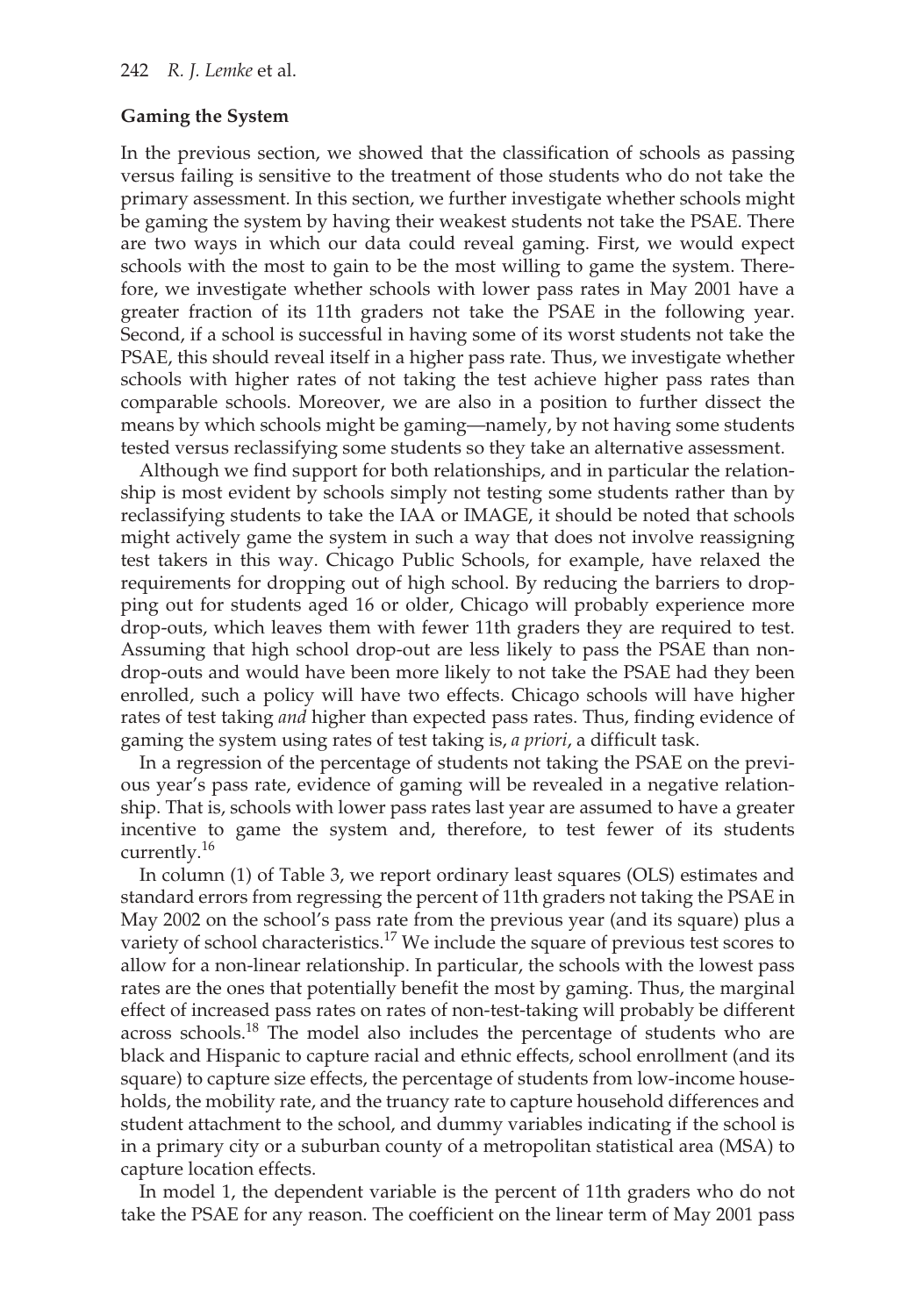| Percentage of 11th graders in May 2002<br>who:       | did not take the<br>PSAE [Column<br>$(1)$ ] | did not take<br>any test<br>[Column (2)] | took an alternative<br>assessment to the<br>PSAE [Column (3)] |
|------------------------------------------------------|---------------------------------------------|------------------------------------------|---------------------------------------------------------------|
| PSAE pass rate in May 2001                           | $-0.3733*$                                  | $-0.3553*$                               | $-0.0180$                                                     |
|                                                      | 0.0774                                      | 0.0694                                   | 0.0325                                                        |
| PSAE pass rate in May 2001 squared                   | $0.0030*$                                   | $0.0030*$                                | $-0.00002$                                                    |
|                                                      | 0.0006                                      | 0.0006                                   | 0.0003                                                        |
| Percentage of students black                         | $-0.0228$                                   | 0.0003                                   | $-0.0225*$                                                    |
|                                                      | 0.0187                                      | 0.0168                                   | 0.0078                                                        |
| Percentage of students Hispanic                      | $0.0839*$                                   | $-0.0086$                                | $0.0925*$                                                     |
|                                                      | 0.0229                                      | 0.0206                                   | 0.0096                                                        |
| School enrollment                                    | $0.0045*$                                   | $0.0030*$                                | $0.0015*$                                                     |
|                                                      | 0.0010                                      | 0.0009                                   | 0.0004                                                        |
| School enrollment squared                            | $-0.0010*$                                  | $-0.0006*$                               | $-0.0003*$                                                    |
|                                                      | 0.0002                                      | 0.0002                                   | 0.0001                                                        |
| Percentage of students from low-income<br>households | $0.0943*$                                   | 0.0321                                   | $0.0654*$                                                     |
|                                                      | 0.0364                                      | 0.0326                                   | 0.0153                                                        |
| 2001-02 Mobility rate                                | $-0.0128$                                   | 0.0410                                   | $-0.0538*$                                                    |
|                                                      | 0.0300                                      | 0.0265                                   | 0.0124                                                        |
| 2001-02 Chronic truancy rate                         | $0.1848*$                                   | $0.2276*$                                | $-0.0428*$                                                    |
|                                                      | 0.0485                                      | 0.0434                                   | 0.0203                                                        |
| School is in an inner-city of an MSA                 | 0.2274                                      | 0.8537                                   | $-0.6264$                                                     |
|                                                      | 1.1893                                      | 1.0656                                   | 0.4992                                                        |
| School is in a suburban county of an MSA             | 0.2525                                      | 0.4784                                   | $-0.2260$                                                     |
|                                                      | 1.1028                                      | 0.9881                                   | 0.4629                                                        |
| Constant                                             | 10.6912                                     | 9.3095                                   | 1.3817                                                        |
|                                                      | 2.8965                                      | 2.5953                                   | 1.2157                                                        |
| R-squared                                            | 0.5432                                      | 0.4801                                   | 0.5009                                                        |
| Number of observations                               | 573                                         | 573                                      | 573                                                           |

**Table 3.** OLS regressions: predicting the percentage of test-takers from the previous year's test results

*Note:* Standard errors are reported beneath the coefficient estimates. All regressions are weighted by the number of test-takers in each school to correct for heteroskedasticity. \*Statistically significant at the 1% level.

rates is strongly negative, but the coefficient on the squared term suggests that predicted pass rates do eventually increase with May 2001 pass rates. In particular, the relation is negative for schools with May 2001 pass rates below 62%.

The remaining two models in Table 3 repeat the analysis by altering the dependent variable. In column (2), the dependent variable is the percentage of 11th graders who do not take any state assessment (i.e., they do not take the PSAE, IAA, or IMAGE). Again, a very strong negative relationship is found between previous pass rates and current rates of not being tested. In this case, the negative relationship persists for schools with May 2001 pass rates of 59% or less. In column (3), the dependent variable is the percent of 11th graders who took an alternative assessment (i.e., the IAA or IMAGE) in place of the PSAE. In this case, there is no statistical relationship between previous pass rates and current rates of taking an alternative assessment.19 Consistent with these results, therefore, is that the worst performing schools simply tend to test fewer of their students rather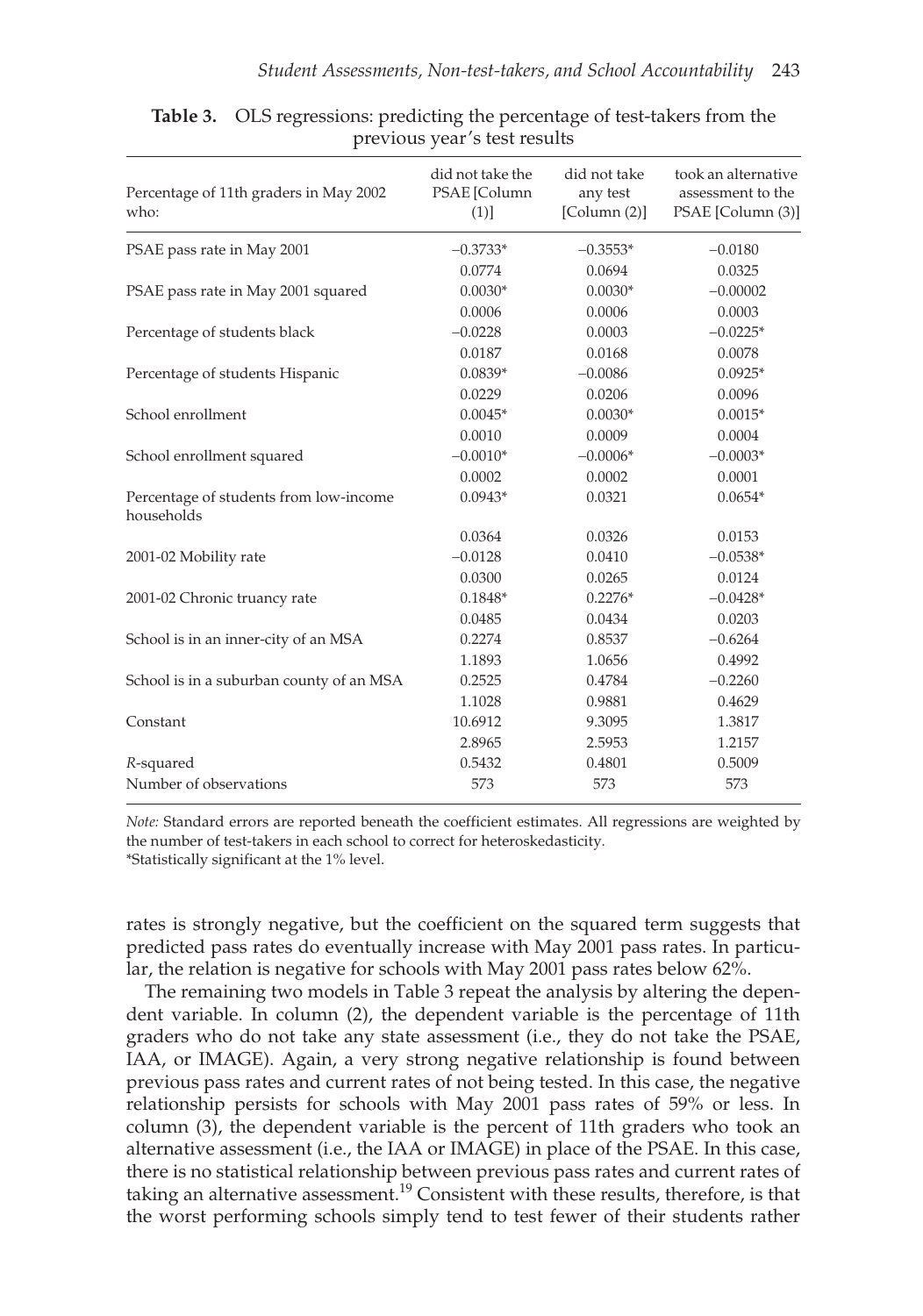than actively reassigning students as being disabled or having limited English proficiency.

These results are best interpreted as measuring steady-state relationships. An alternative specification would be to consider the effect *changes* in pass rates have on the *change* in the percent of students not taking the test. The 2000–01 data available from the ISBE, however, do not report the same information on the percentage of test takers and the number of students who took the PSAE. At best a rough calculation can be made using sparse data on students taking the IAA or IMAGE. Estimating the same models, except using the change in pass rates and change in rates of not taking the PSAE, reveal the same general patterns but with weaker statistical significance.

We now turn to the question of whether schools with more students not taking the test experience pass rates higher than expected. We investigate this relationship by regressing pass rates on the fraction of students not taking the test, whereby a positive coefficient on the percentage of students not taking the test would be consistent with gaming.

There are two major differences between the framework for this question and the previous one. First, as we are now predicting pass rates, we want to include teacher inputs into the production function. We do this by including average teacher experience and the percent of teachers with a Masters degree, both measured at the district level. Second, as Hoxby (2000) noted, using school-level data to identify cross-district output effects can produce biased estimates as parents do not randomly distribute themselves across school districts, and thus school inputs are not likely to be exogenous to the education process. We address this endogeneity problem with instrumental variables. In particular, we are concerned with the three variables most in the school's control—rates of not taking the test, teacher experience, and teacher education. We instrument for these three variables with the number of high schools in each school district, whether the school is in a high school district (9–12) versus being in a unit district (K–12), average teacher salary, and average administrator salary.

The endogeneity problem arises because parents may make housing decisions based on school inputs. If so, then school inputs are not exogenous to the education process. Even in this case, however, location decisions should be made taking into account school, not district, inputs/quality. The number of high schools in a district, therefore, should be of little importance to parents compared with the actual inputs that different schools offer. Likewise, whether a particular school is administered as part of a high school district or as a unit district should be of little importance to the location decision as the per-student funding process is the same. Consequently, the number of high schools and district type should be uncorrelated with location decisions, and thus lend themselves as instruments.

We use average teacher salary and average administrator salary as instruments as well, although for a different reason. There is a large literature concerning whether higher teacher salaries actually purchase higher quality teachers.<sup>20</sup> If money matters in terms of which resources additional finances can purchase (such as more experienced teachers) but does not matter directly in terms of salaries, then average teacher and administrator salaries are valid instruments for education inputs.

The regression results using these instruments are presented in Table 4.<sup>21</sup> In column (1) of Table 4, the percentage of students who passed the PSAE in May 2002 is regressed on the percentage of 11th graders who did not take the PSAE in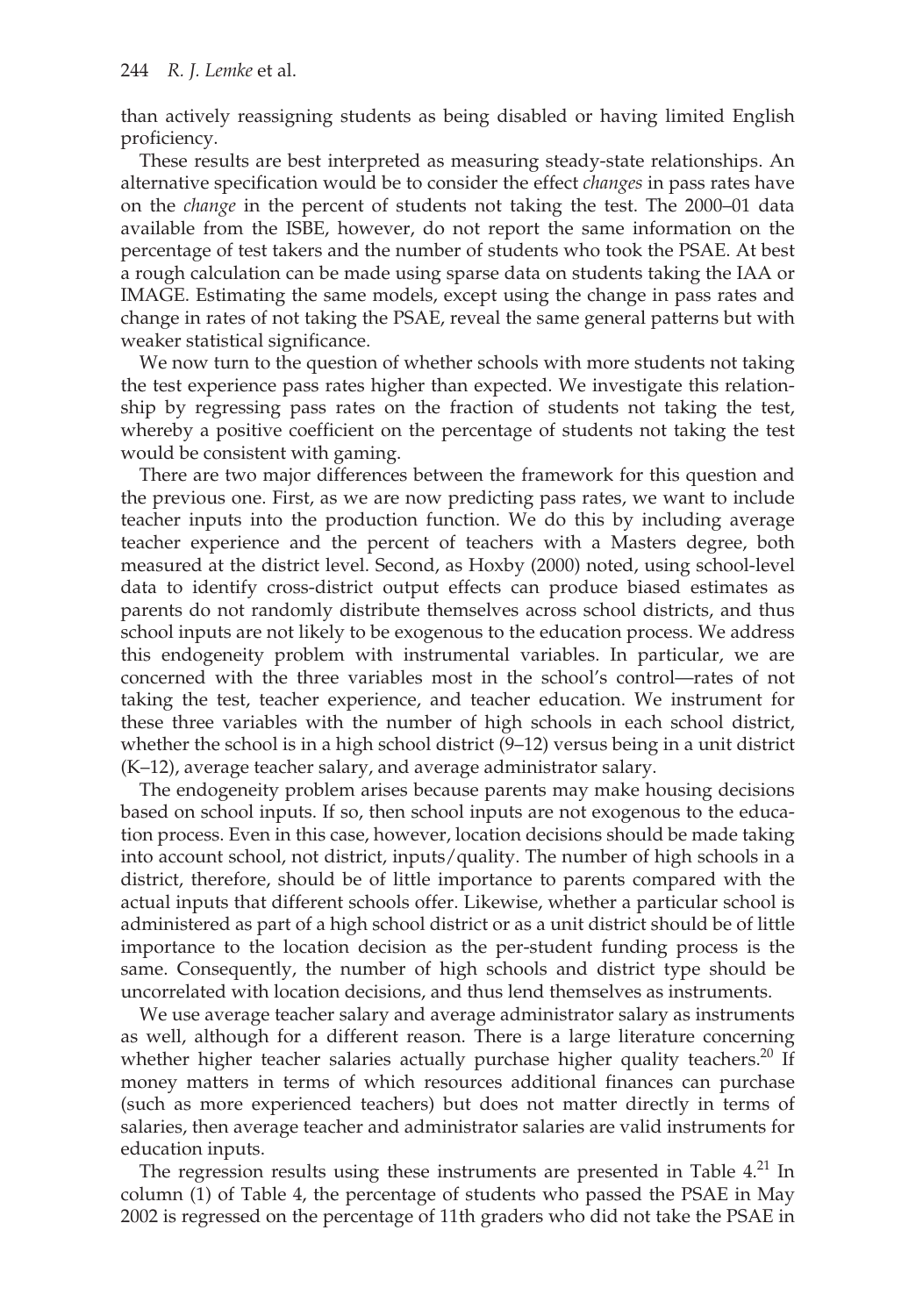|                                                                              | Column (1)         | Column (2)          | Column (3)            |
|------------------------------------------------------------------------------|--------------------|---------------------|-----------------------|
| Percentage of 11th graders who did not take the<br>PSAE in May 2002          | 2.8192**<br>1.2290 |                     |                       |
| Percentage of 11th graders who did not take any test<br>in May 2002          |                    | $1.6085*$<br>0.5206 |                       |
| Percentage of 11th graders who took an alternative<br>assessment in May 2002 |                    |                     | $-2.3083**$<br>0.9971 |
| Average years experience by teachers (district)                              | 0.6626             | $-0.0146$           | $-1.0431**$           |
|                                                                              | 1.2474             | 0.7289              | 0.5151                |
| Percentage of teachers with at least a Masters degree<br>(district)          | $-0.0360$          | $0.2117**$          | $0.4800*$             |
|                                                                              | 0.2289             | 0.1064              | 0.0867                |
| Percentage of students black                                                 | $-0.5670*$         | $-0.3306*$          | $-0.1617$             |
|                                                                              | 0.1114             | 0.0581              | 0.1105                |
| Percentage of students Hispanic                                              | $-0.2687*$         | $-0.3118*$          | $-0.3652*$            |
|                                                                              | 0.0645             | 0.0396              | 0.0379                |
| School enrollment                                                            | $-0.0085**$        | $-0.0071*$          | $-0.0055**$           |
|                                                                              | 0.0042             | 0.0027              | 0.0022                |
| School enrollment squared                                                    | $0.0033*$          | $0.0026*$           | $0.0019*$             |
|                                                                              | 0.0010             | 0.0006              | 0.0005                |
| Percentage of students from low-income<br>households                         | $-0.7996*$         | $-0.5303*$          | $-0.2514*$            |
|                                                                              | 0.2116             | 0.0848              | 0.0793                |
| 2001-02 mobility rate                                                        | 0.1358             | 0.1140              | $0.1352 +$            |
|                                                                              | 0.1262             | 0.0862              | 0.0748                |
| 2001-02 chronic truancy rate                                                 | $-0.9251*$         | $-0.6849*$          | $-0.3322*$            |
|                                                                              | 0.3238             | 0.1681              | 0.0900                |
| School is in an inner-city of an MSA                                         | 5.8762             | 3.5815              | 1.3479                |
|                                                                              | 4.3863             | 2.7462              | 2.3415                |
| School is in a suburban county of an MSA                                     | 1.5507             | 0.9350              | 0.3470                |
|                                                                              | 3.5331             | 2.3096              | 1.9281                |
| Constant                                                                     | 55.3680            | 56.7030             | 61.9272               |
|                                                                              | 12.5004            | 8.2195              | 6.6425                |
| Baseman statistic (p value)                                                  | 0.8819             | 0.1927              | 0.0013                |
| R-squared                                                                    | 0.1609             | 0.6379              | 0.7492                |
| Number of observations                                                       | 573                | 573                 | 573                   |

### **Table 4.** IV regressions: predicting pass rates on the May 2002 PSAE from the percentage of test-takers

*Note:* The dependent variable is the percentage of students who passed the test in May 2002. Standard errors are reported beneath the coefficient estimates. All regressions are weighted by the number of students who took the PSAE to correct for heteroskedasticity. For each regression, the percentage of students taking (or not taking a test), average teacher experience, and percentage of teachers with at least a Masters degree are instrumented with the number of high schools in the district, whether the school is in a High School district, average teacher salary, and average administrator salary.

\*Statistically significant at the 1% level.

\*\*Statistically significant at the 5% level.

†Statistically significant at the 10% level.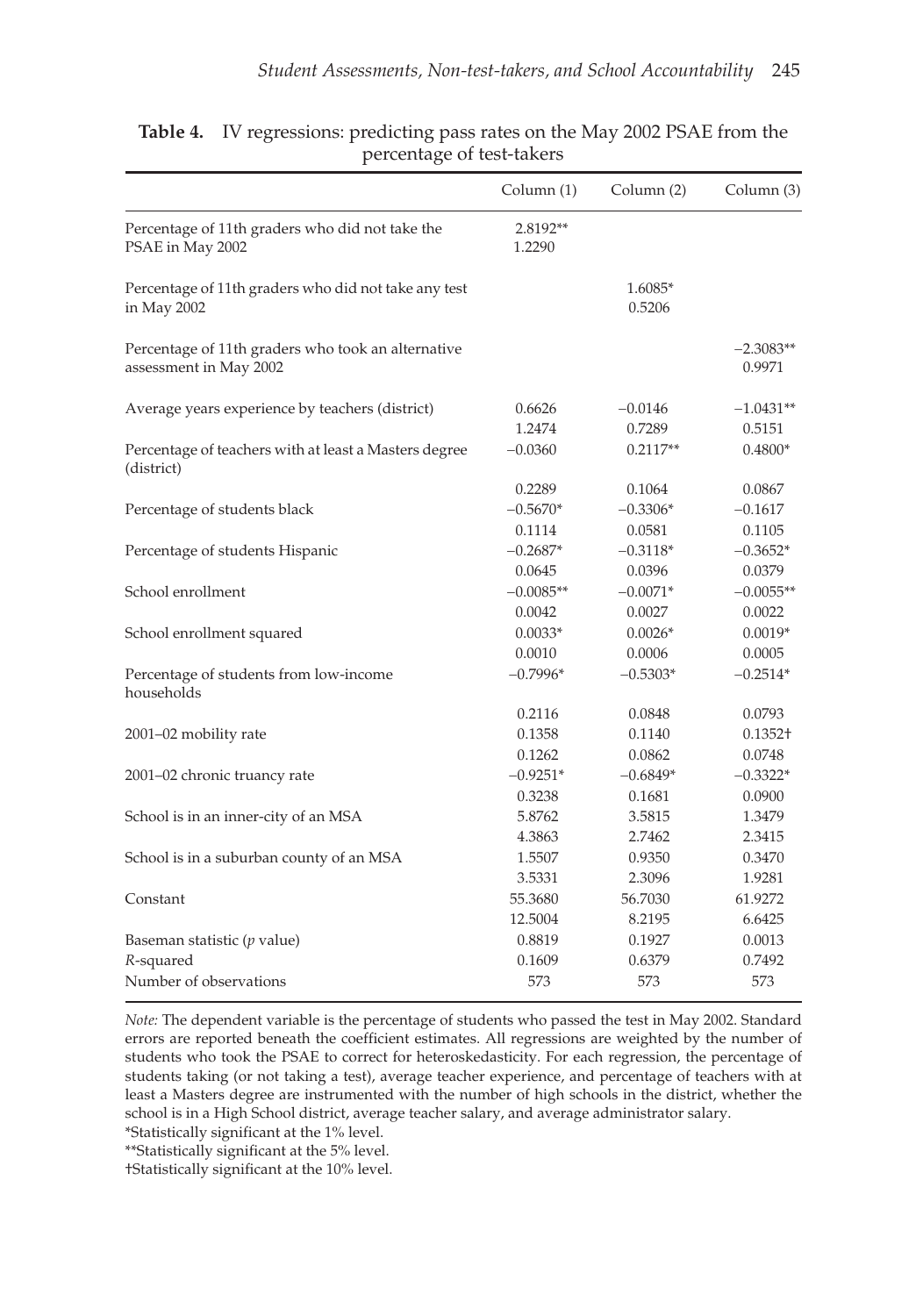May 2002.<sup>22</sup> A statistically positive relationship between test-takers and test results is found, suggesting that schools with a smaller fraction of students taking the test are associated with higher pass rates. In terms of the point estimate, a school's pass rate is expected to increase by over 2 percentage points for every additional 1% of students who do not take the PSAE. It should be noted that not only is the direction of the impact consistent with gaming, but moreover the magnitude of the effect is statistically no different from unity. That is, if every student who does not take the PSAE would have failed it, then the coefficient on the percentage of students not taking the PSAE should be one, and this cannot be rejected at any standard significance level.

In column (2) of Table 4, pass rates are regressed on the percentage of students who are not tested at all. Again, a statistically positive relationship that is not statistically different from one is found. Only in column (3), when the explanatory variable is the percentage of students who take an alternative assessment, is the relationship negative. $^{23}$  This pattern is consistent with some schools strategically choosing certain students to not be tested, possibly by encouraging absences on the test day or by not requiring their worst students who were absent on the test day to take the make-up test. However, there is no evidence that schools successfully increase their pass rates by reassigning students to take alternative assessments.

#### **Discussion**

Students in public schools have been subject to standardized testing for decades. With the passage of NCLB, however, teachers, schools, and administrators will also be held accountable for the results of those tests. Yet, the ability of standardized tests to accurately reflect school performance remains in doubt (Haney, 1993, 2000; Hillocks, 2002). Some argue standardized tests have a cultural bias, while others question the accuracy of such tests when students have very little, if any, incentive to do well on the tests.

The most egregious problems with standardized testing, however, may concern the incentives faced by school staff and administrators. In order to keep test scores high, there is an incentive for schools to classify students as learning disabled if doing so allows the student to take a modified (easier) test or not be tested at all (Figlio and Getzler, 2002; Jacob, 2002). Districts may relax their dropout procedures. Teachers may find themselves teaching to the test in place of developing deeper analytical skills or creativity (Hillocks, 2002; Kane and Staiger, 2002). Students who are thought to be unlikely to score well on the test and who were absent on the testing day may not be actively pursued by the school to take the test during the make-up period. If only certain grade levels are tested, schools may choose to hold back students to postpone their being tested for a year (Haney, 2000; Lewin and Medina, 2000).<sup>24</sup> And there have been allegations that teachers game the system by providing questions or answers to students before the test or by altering student test forms (Archibold, 1999; Goodnough, 1999; Jacob, 2002; Jacob and Levitt, 2003a, 2003b; Wilgoren, 2001).

The central focus of this paper concerns one way in which schools can game the system and will be able to continue to do so under NCLB—namely, by having a substantial portion of students not take the primary test. In Illinois, 8% of all 11th graders failed to take the PSAE, Illinois' primary assessment for 11th graders, in May 2002. Some of these students took other tests designed for students with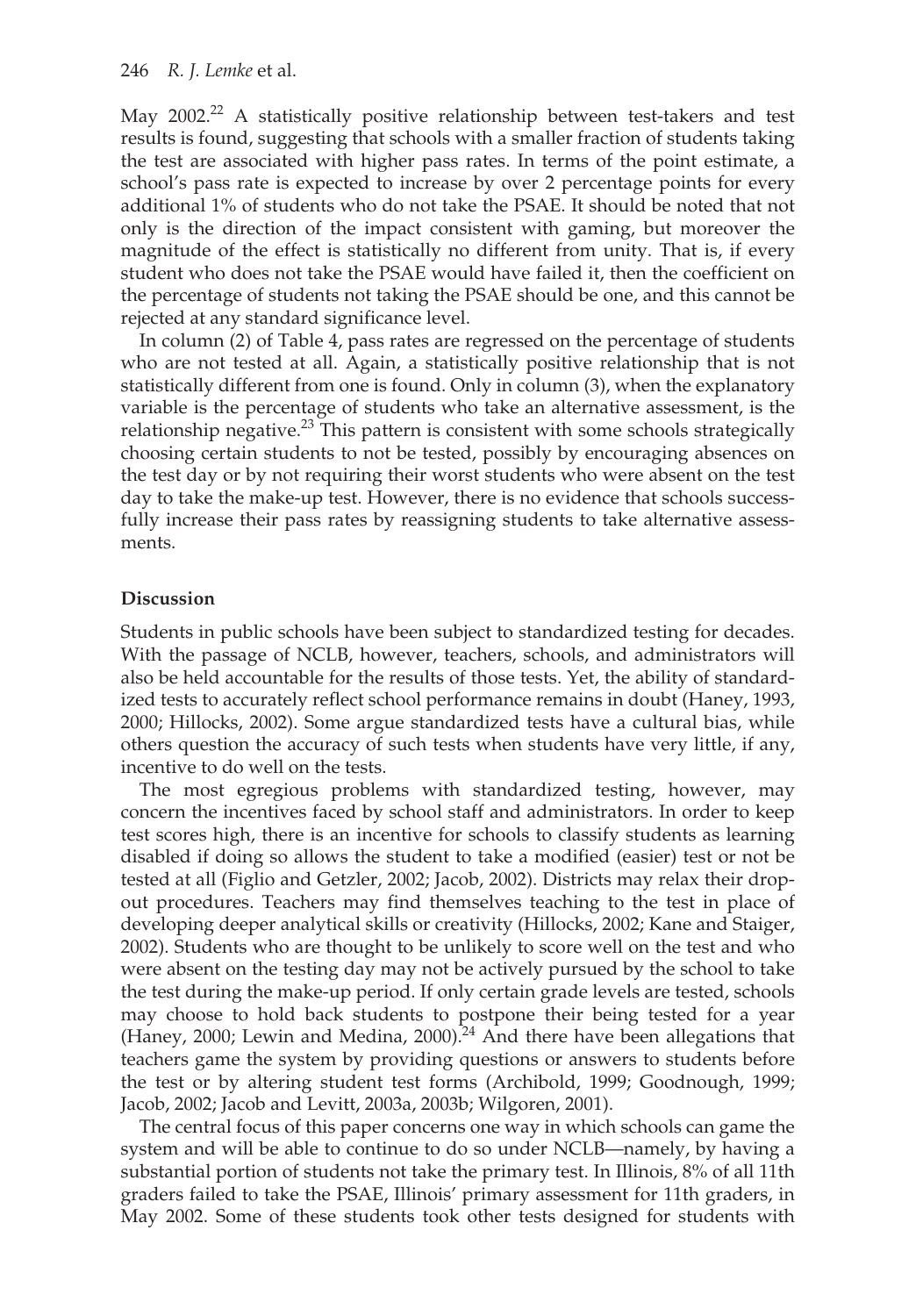disabilities or limited English proficiency, while others simply were not tested. Under NCLB, schools can continue to administer different tests to different groups of students and test only 95% of their students.

We have shown that when a substantial number of students fail to take the test, accurate comparisons across schools cannot be made. If schools are classified as passing if at least 60% of their students meet or exceed state standards, for example, then over 13% of the schools in our sample could be classified as both passing and failing, depending on what one assumes about the abilities of the students who did not take the test. Furthermore, if schools would decide to take full advantage of the 95% rule under NCLB, almost 22% of all schools could be mistakenly labeled as passing state standards. This is particularly troublesome as NCLB ties substantial rewards and harsh punishments to test scores.

Finally, regression results are consistent with schools strategically choosing some students to not take the test in order to increase their pass rates. First, schools with low pass rates allow more of their students to not take the PSAE the following year. Second, there is strong statistical evidence that having fewer students take the PSAE is associated with higher pass rates. Both of these results hold when considering students who did not take any state assessment; however, there is little evidence that either relationship is fostered by schools purposely reassigning marginal students as being disabled or as having limited English proficiency in order for these students to qualify for a modified assessment.

These results highlight several policy implications if public sentiment requires using annual average test scores to evaluate schools. One possibility is to require all students to take an identical test. Schools can then be held up to the same standard as they are all measured against the same test. The evaluation of individual students could, of course, take into account disabilities or English proficiency. Although we find little evidence that schools gamed the system in May 2002 by reclassifying students in this way, the possibility exists and will probably be more enticing when the 95% testing rule of NCLB is enforced.

A more feasible policy change, however, would be to make it standard practice to assume that non-test-takers would have failed the test. Under this practice, schools would always have an incentive to test as many students as possible. Legislation such as NCLB could then require schools to attain a 95% pass rate instead of imposing a 95% testing requirement. This would continue to allow schools to not test some of their students for legitimate reasons, but removes negative incentives to have their worst students not take the test. Even this policy, however, is manipulable as schools may try to adjust who is test eligible by relaxing drop-out rates, increasing expulsions, or holding students back a grade.

## **Acknowledgements**

Financial assistance has been provided by the Richter Apprentice Scholars Program at Lake Forest College. The authors thank Louis Cain, Kelly DeRango, Stephen Drinkwater, Richard Dye, David Harrington, Stephen Karlson, John Pepper, Lisa Powell, John Karl Scholz, Jeff Sundberg, Rob Witt, and seminar participants at Loyola University Chicago, Surrey University, and the 2004 Midwest Economics Association Meetings for valuable comments. Any remaining errors are the authors' own.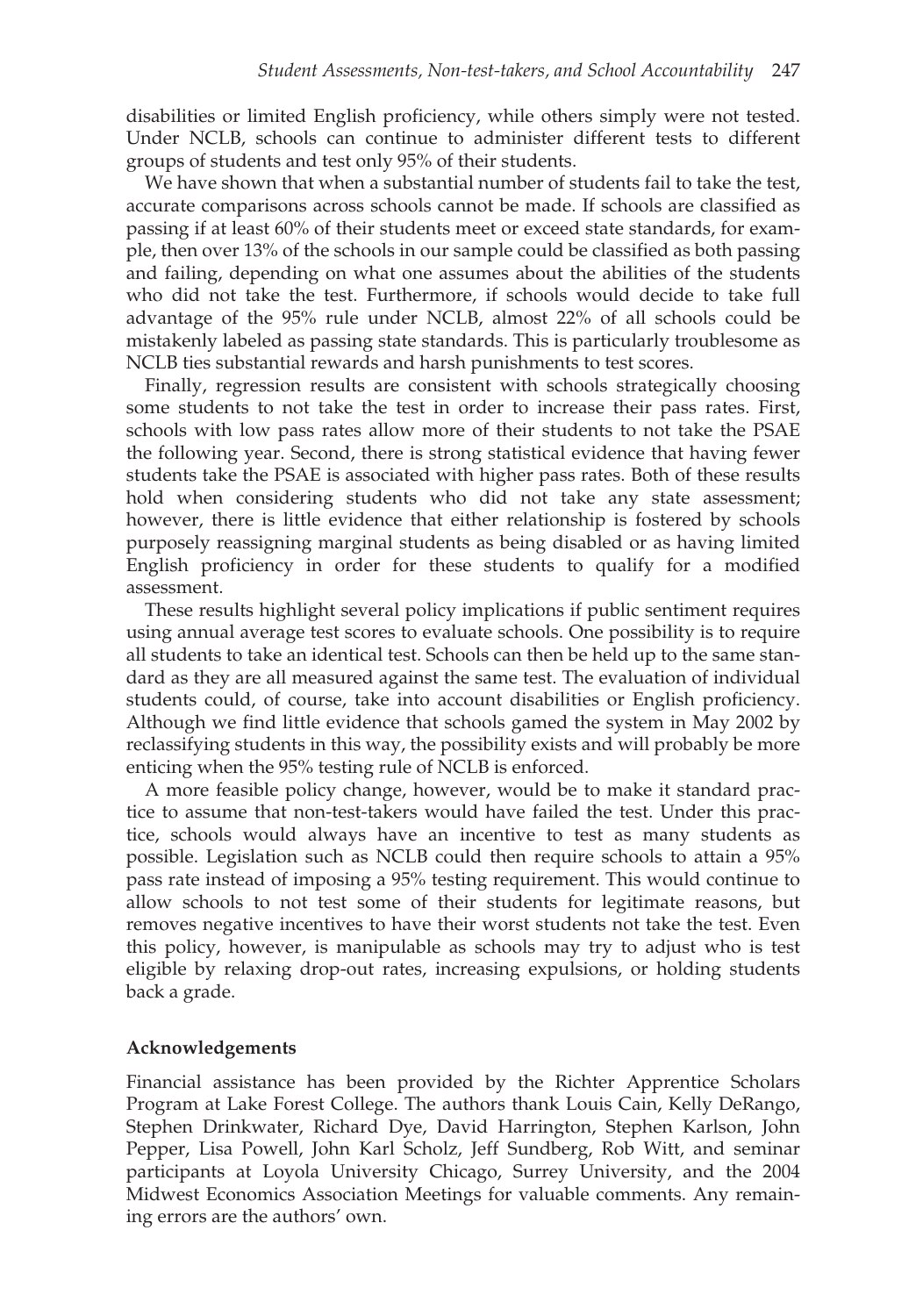#### **Notes**

- 1. For example, the Personal Responsibility and Work Opportunity Reconciliation Act of 1996 mandated time limits and work requirements on recipients of temporary aid for needy families. The legislation, however, also allowed each state to exempt up to 20% of its average monthly enrollment for personal hardship considerations (Public Law 104-193 , p. 2138).
- 2. Recently, Texas lowered its standards in order to meet the NCLB requirements (Dillon, 2003).
- 3. We are not in a position to discuss the ability/accuracy of standardized tests to measure student achievement or to facilitate comparisons across schools or districts. Rather, we take as given the accuracy of the test and, instead, focus exclusively on the statistical effect non-test-takers have when comparing average test scores across schools. For a broader discussion of accountability systems and their potentially perverse incentive structures, see Kane and Staiger (2002). For a discussion of the effectiveness of standardized testing, see Dylan (2001).
- 4. Each of these forms of gaming has been exposed in various schools. For some particular examples and a more in-depth discussion of gaming the system under high-stakes testing, see Archibold (1999), Figlio and Getzler (2002), Goodnough (1999), Jacob (2002), Jacob and Levitt (2003a, 2003b), and Wilgoren (2001).
- 5. A high school can satisfy the NCLB requirement of testing at least 95% of its students by having students take either modified assessment. Thus, even under NCLB, it will be common to have fewer than 95% of 11th graders in a high school take the standard assessment (i.e., the PSAE in Illinois).
- 6. Links to the data files can be found online (http://www.isbe.net/research/reports.htm#Statistics).
- 7. Although test scores are also reported for the ISAT, the number of ISAT test-takers is not reported. Thus, we cannot execute a similar analysis for the ISAT. We also do not have IAA or IMAGE scores for all schools as schools only report these scores if more than 5% of its students take either assessment.
- 8. Twenty high schools are dropped for not reporting PSAE scores for 2000–01 or 2001–02, and the 48 high schools that report ISAT scores are also omitted from the analysis. Most of these 48 schools are combination Junior/Senior High schools. Nine schools were also dropped for having incomplete school characteristic data or having more than 250% annual growth in the number of eligible test takers from 2000–01 to 2001–02.
- 9. A student passes the PSAE if he/she meets or exceeds the state standards. Likewise, the percentage of students in a school that meet or exceed state standards is said to be the school's pass rate.
- 10. Schools actually report the percentage of students who were not tested in reading and the percentage who were not tested in mathematics. In most cases these percentages were identical or nearly identical. They differed by at most 8.7 percentage points. We always took the smaller of the two percentages. In this regard, our procedure offers a conservative estimate on the number of students who were not tested at all and, by default, liberally classifies some students as having taken an alternative assessment.
- 11. The mobility rate is the percentage of students who moved into or out of the school at any time during the school year. With few exceptions, Illinois arranges school districts into three types unit (K–12), elementary (K–8), and high school (9–12). Just less than 25% of our schools are in high school districts.
- 12. Having all 11th graders take the PSAE is somewhat suspicious given that modified tests are available and that the daily attendance rate is below 100% for every public high school. Schools, however, are allowed and encouraged to administer make-up tests. In any case, schools that report having tested all of their 11th graders will bias the data in favor of accepting the results from standardized testing at face value.
- 13. Manski (1995) provides a thorough treatment of this kind of bounds analysis.
- 14. There is a recent literature on policy evaluation when this type of (unobserved) counterfactual problem exists. See, for example, Heckman *et al.* (2002), Manski *et al.* (2002), and Pepper (2003).
- 15. For example, consider a school with 200 students, 40 of whom did not take the PSAE. Of the 160 students who took the test, 104 students passed. Under the assumption of no self-selection, this school's pass rate is 65%. If all 40 non-test-takers are assumed to fail the test, the school's pass rate is 52% (104 out of 200). If all 40 non-test-takers are assumed to pass the test, the school's pass rate is 72% (144 out of 200).
- 16. The regression is weighted by (the inverse of) the number of 11th graders to account for the heteroskedasticity inherent in school-level data.
- 17. The outcome variable is the percentage of students who did not take the PSAE, which can (and does) equal zero (for 153 of our 573 schools). Thus, we also estimate the relationship between previous test scores and current rates of not taking the test with a Tobit regression. The results are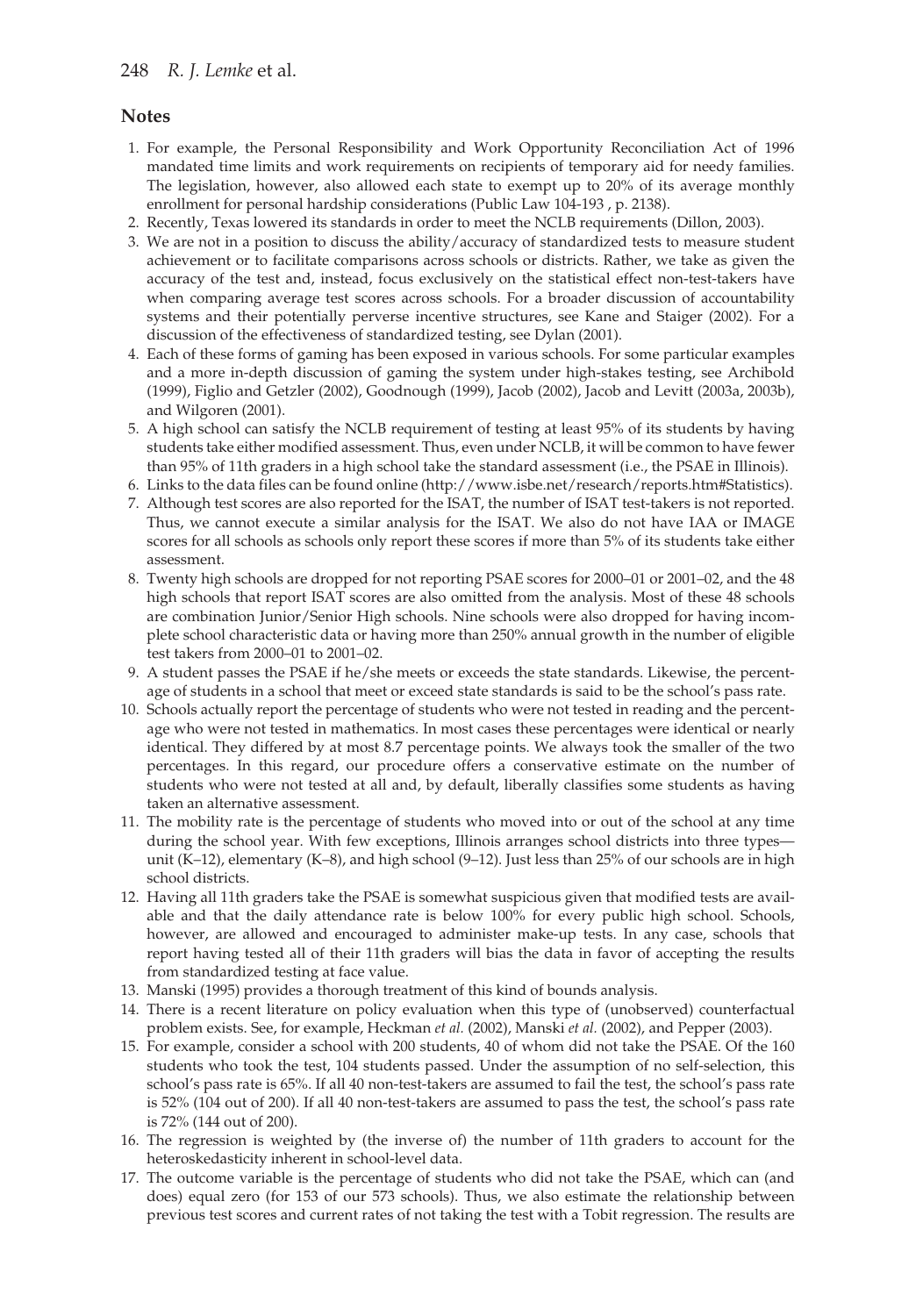qualitatively identical. The results from these regressions and for all robustness checks mentioned in footnotes are available from the corresponding author upon request.

- 18. Including more power terms or dummy variables for the distribution of pass rates yields similar results.
- 19. The results are essentially unchanged when separate models are estimated for inner-city, suburban, and rural schools, with the exception that the relationship in column (2) is statistically insignificant in suburban schools.
- 20. See Burtless (1996) for a recent volume discussing education financing.
- 21. For each model in Table 4, OLS results (not reported) can be used with the IV results to conduct a Hausman test for the consistency of OLS. For each model, the Hausman test rejects the OLS model with a *p* value under 0.001. A Baseman (1960) test, which assumes at least one of the instruments is valid, is performed to test the validity of the entire set of instruments. These results are included toward the bottom of the table.
- 22. The Baseman test fails to reject the alternative hypothesis that the set of instruments is invalid.
- 23. The Baseman test fails to reject the alternative hypothesis that the set of instruments is invalid in the second model. In the third model, however, the Baseman test rejects the set of instruments as being valid.
- 24. In addition to schools possibly manipulating their scores by influencing who takes the test or by dictating curriculum (i.e., teaching to the test or repetitively requiring practice tests), states have an incentive and opportunity to manipulate the system. One potential pitfall with NCLB is that states, by and large, set their own standards and improvement goals. The standards are subject to the US Department of Education, but the incentive and possibility exists for states to respond to NCLB by lowering standards, not by raising student achievement.

#### **References**

Archibold, R. C. (1999) Teachers tell how cheating worked, *New York Times,* 8 December.

- Baseman, R. L. (1960) On finite sample distributions of generalized classical linear identifiability test statistics, *Journal of the American Statistical Association,* 55(4), pp. 650–659.
- Burtless, G. (Ed.) (1996) *Does Money Matter? The Effect of School Resources on Student Achievement and Adult Success* (Washington, DC: Brookings Institution).
- Dillon, S. (2003) Playing the standards game, *New York Times,* 25 May.
- Dylan, W. (2001) An overview of the relationship between assessment and the curriculum, in: D. E. Scott (Ed.) *Curriculum and Assessment,* pp. 165–182 (Westport, CT: Ablex Publishing).
- Figlio, D. N. and Getzler, L. S. (2002) Accountability, ability, and disability: gaming the system, Working Paper #9307, National Bureau of Economic Research, October.
- Goodnough, A. (1999) Answers allegedly supplied in effort to raise test scores, *New York Times,* 8 December.

Haney, W. (1993) Minorities and testing, in: M. Fine and L. Weis (Eds) *Silenced Voices: Class, Race, and Gender in the United States Schools,* pp. 45–73 (Albany, NY: State University of Albany Press).

- Haney, W. (2000) The myth of the Texas miracle in education, *Education Policy Analysis,* 8(41), pp. 1–79.
- Heckman, J. J *et al.* (2002) The performance of performance standards, *Journal of Human Resources,* 37(4), pp. 778–811.
- Hillocks, G. (2002) *The Testing Trap: How State Writing Assessments Control Learning* (New York: Teachers College Press).
- Hoxby, C. M. (2000) The effects of class size on student achievement: new evidence from population variation, *Quarterly Journal of Economics,* 115(4), pp. 1239–1285.
- Illinois State Board of Education (2002) System of support for districts and high priority schools, December.
- Jacob, B. A. (2002) Accountability, incentives and behavior: the impact of high-stakes testing in the Chicago public schools, Working Paper #8968, National Bureau of Economic Research, June.
- Jacob, B. A. and Levitt, S. D. (2003a) Rotten apples: an investigation of the prevalence and predictors of teacher cheating, Working Paper #9413, National Bureau of Economic Research, January.
- Jacob, B. A. and Levitt, S. D. (2003b) Catching cheating teachers: the results of an unusual experiment in implementing theory, in: W. G. Gale and J. Rothenberg-Pack (Eds) *Brookings-Wharton Papers on Urban Affairs,* pp. 185–209 (Washington, DC: Brookings Institution).
- Kane, T. J. and Staiger, D. O. (2002) The promise and pitfalls of using imprecise school accountability measures, *Journal of Economic Perspectives,* 16(4), pp. 91–114.
- Lewin, T. and Medina, J. (2003) To cut failure rate, schools shed students, *New York Times,* 31 July.